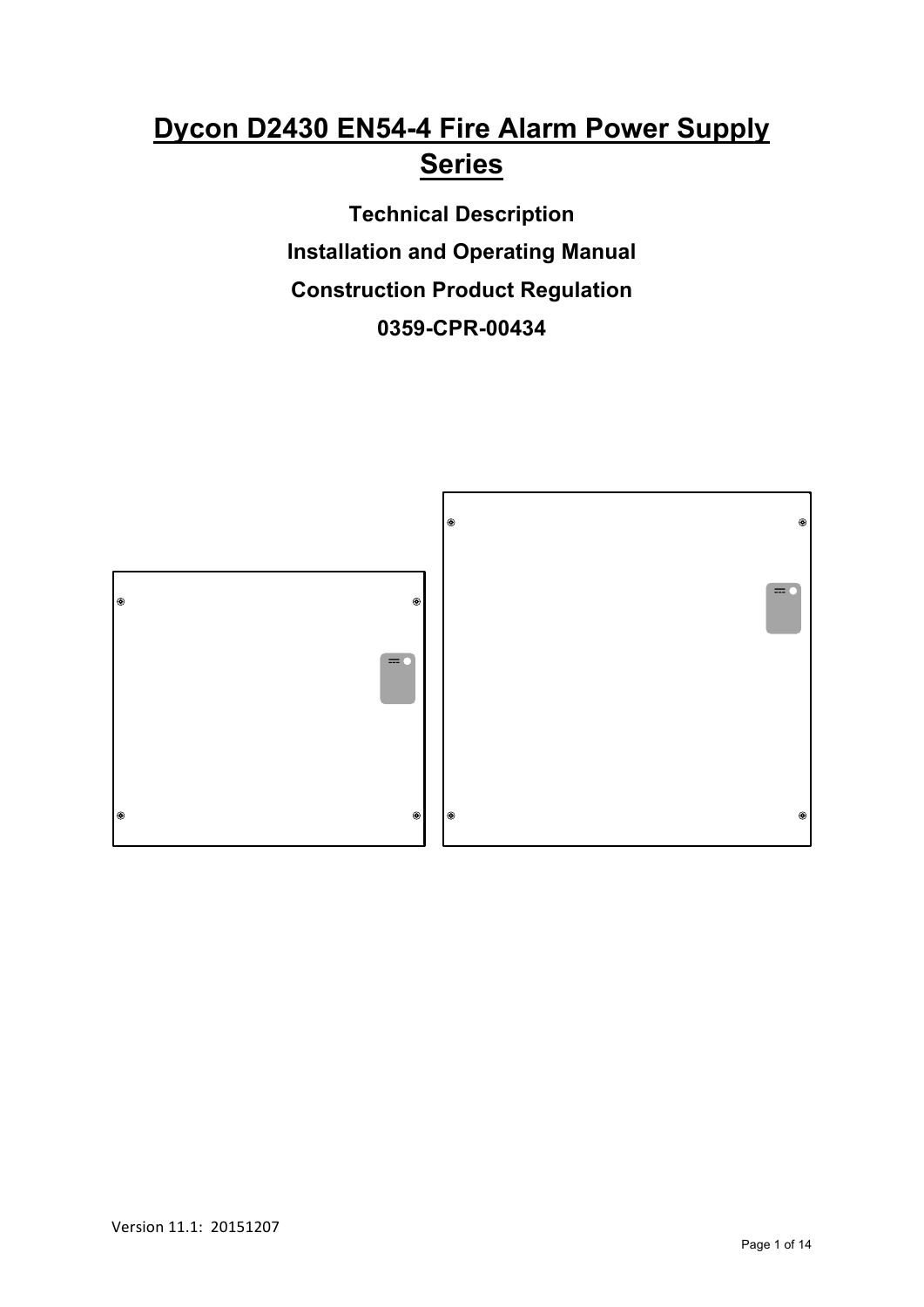#### **Contents**

|    | 1.1 |
|----|-----|
|    |     |
| 2. |     |
| 3. |     |
| 4. |     |
|    |     |
|    | 4.2 |
|    | 4.3 |
| 5. |     |
|    |     |
|    |     |
|    |     |
|    |     |
|    |     |
|    |     |
|    |     |
|    |     |
|    |     |
|    |     |
|    |     |
|    |     |
|    |     |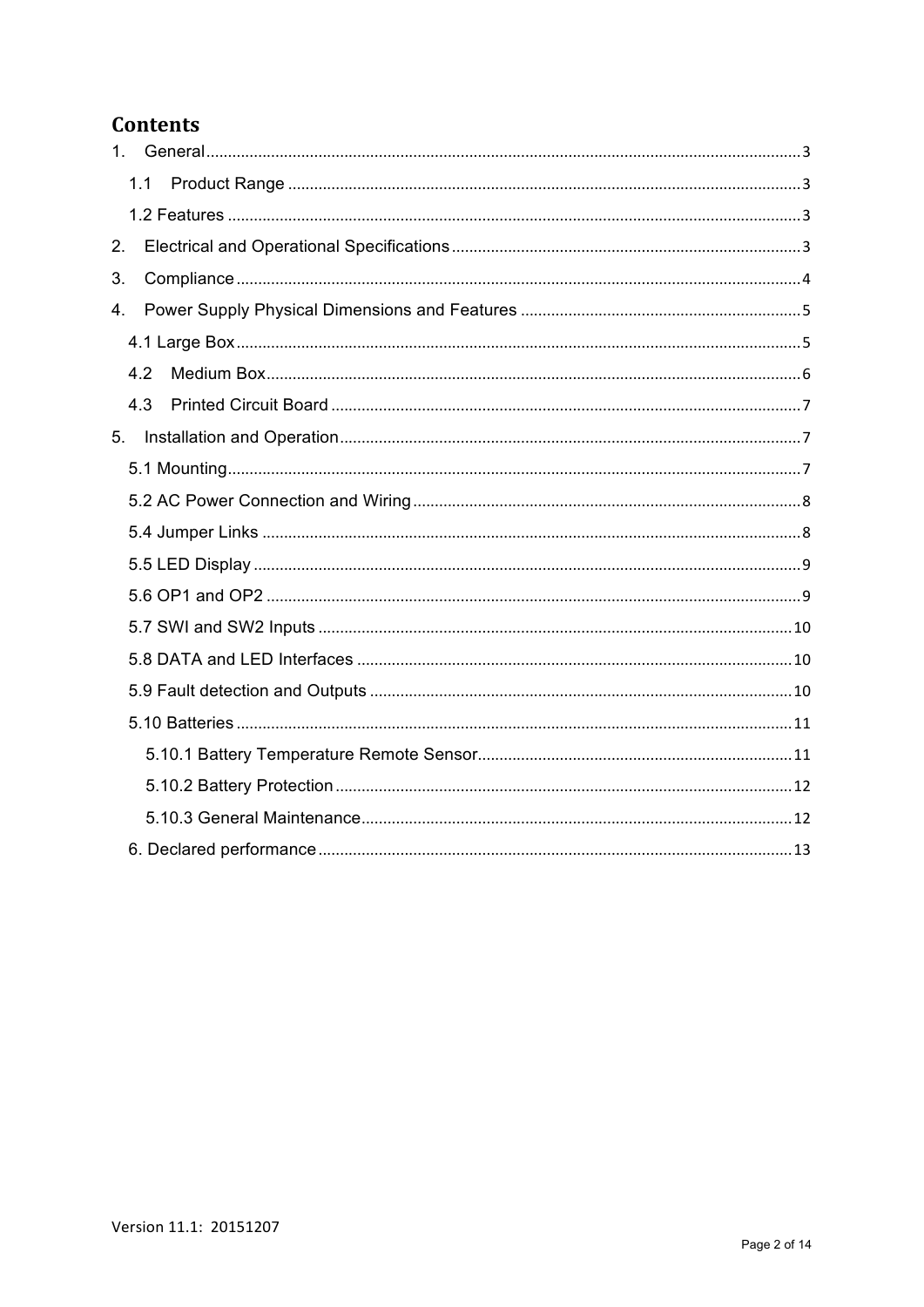# **1. General**

#### **1.1 Product Range**

The D2430 series of product consists of the following products:

- D2430: Remote battery temperature sensor
- D2431-7: 1.5A 24V power supply in medium box
- D2433-7: 3.0A 24V power supply in medium box
- D2433-17: 3.0A 24V power supply in large box
- D2435-17: 5.0A 24V power supply in large box

The power supplies can be supplied in either a medium or large box which can house 7Ah or 17AH batteries respectively.

#### **1.2 Features**

The D2430 series of power supplies are designed to be used for fire alarm control and indicating equipment complying with EN54-2 and EN54-4.

The power supply range consist of a 5 amp, 3 amp and 1.5 amp devices, providing a nominal 27V with two 12V lead acid batteries for standby operation without AC power. The power supplies share the following features:

- Microprocessor controlled operation and protection
- On-demand battery charging and load output current sharing
- Automatic output reconnection after short circuit fault
- No user serviceable fuses, outputs protected by electronic E-fuses
- Two independent switched outputs with programmable (jumper selectable) control inputs
- On board or remote temperature sensing (jumper selectable) with optional remote sensor
- Separate AC healthy, battery fault and power supply fault outputs
- Three fault outputs, AC Power Fail, Battery Fault, PSU Fault
- Form A, normally closed floating relay fault outputs
- Four LED status display
- Over-voltage output protection
- Battery-free option selected by a jumper

The on-demand load sharing capability gives the power supply range exceptional flexibility. This allows rapid large capacity battery charging with either extended standby hold-up duration at light loads, or short high current peak loads where spare output capacity is diverted to battery charging.

# **2. Electrical and Operational Specifications**

| <b>SPECIFICATIONS</b>                                  |                                                          |
|--------------------------------------------------------|----------------------------------------------------------|
| <b>AC Input Voltage</b>                                | 230VAC ±10%, 50Hz.                                       |
| <b>Maximum Input Continuous</b><br>Current             | D2435, 1.5A; D2433, 0.9A; D2431, 0.45A.                  |
| <b>Peak inrush current limit</b>                       | 20A maximum.                                             |
| <b>Recommended Switched Spur</b><br><b>Input Fuses</b> | D2435, 250V T3.15A; D2433, 250V T3.15A; D2431, 250V T1A. |
| <b>Voltage Output AC Present</b>                       | Minimum 25.0Vdc, Maximum 28.5Vdc.                        |
| <b>Voltage Output Standby</b>                          | Minimum 20Vdc, 24 V Nominal                              |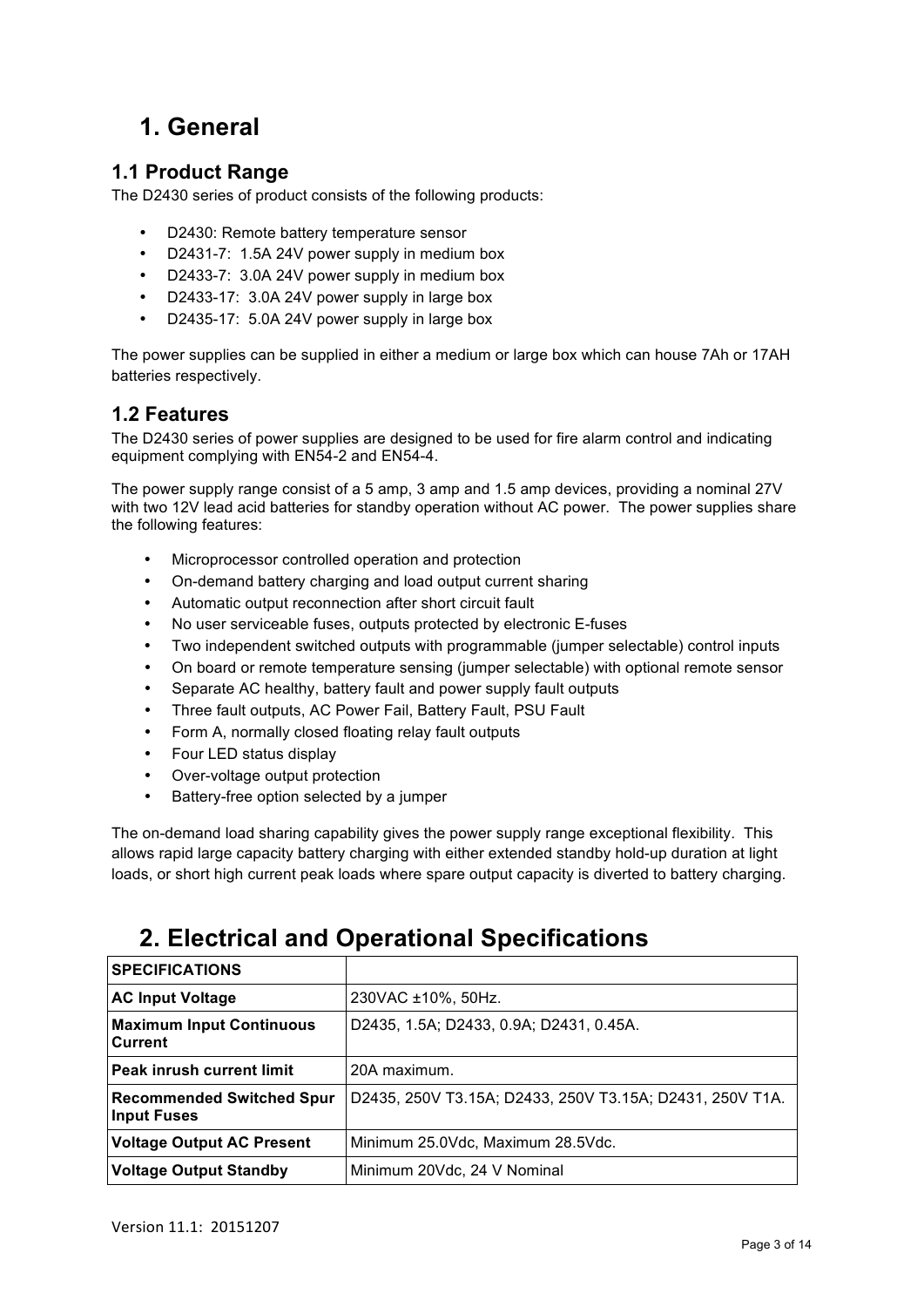| <b>SPECIFICATIONS</b>                                                |                                                                                                    |
|----------------------------------------------------------------------|----------------------------------------------------------------------------------------------------|
| <b>Total Continuous Output</b><br>Current (Imax.b)                   | D2435, 5A; D2433, 3A; D2431, 1.5A.                                                                 |
| <b>Current output with battery</b><br>charging (Imax.a)              | D2435, 4.3A; D2433, 2.3A; D2431, 1.2A                                                              |
| <b>Battery Charging Current</b>                                      | On demand. Maximum D2435, 5A, D2433, 3A, D2431, 1.5A.                                              |
| <b>Low Voltage detection</b><br>thresholds                           | <22V $\pm$ 2%, low voltage restore, >23V $\pm$ 2%.                                                 |
| <b>Battery Circuit Impedance</b><br>Threshold (Ri max)               | >0.18 Ohm ±5%, at a nominal test current of 5A.                                                    |
| Deep Discharge Disconnection<br><b>Threshold</b>                     | $21V + 2\%$ .                                                                                      |
| <b>Overvoltage Detection</b><br><b>Shutdown Threshold</b>            | $>30V$ ±2%.                                                                                        |
| <b>Output Monitoring Threshold</b>                                   | Battery charging voltage <2V ±2%.                                                                  |
| <b>On-Board AC Power Input</b><br><b>Fuses</b>                       | 2435, T3.15A; 2433, T3.15A; 2431; T1A timed. All non-<br>replaceable.                              |
| <b>Battery Fuse</b>                                                  | PTC, self-resetting, non-replaceable.                                                              |
| <b>Fault Relays</b>                                                  | Normally closed, 100mA at 60V. On-Resistance 16 ohms<br>maximum, 1500VRMS Isolation voltage        |
| <b>PSU Standby Current</b>                                           | 32mA                                                                                               |
| <b>Maximum Ripple Voltage</b>                                        | 0.7V peak to peak.                                                                                 |
| <b>Battery Type</b>                                                  | Sealed Lead Acid Gel, YUASA NP7-12F/RETARD, YUASA<br>NP17-12F/RETARD, YUASA NP7-12, YUASA NP17-12I |
| <b>Operating Temperature and</b><br><b>Humidity Range</b>            | -10 $^{\circ}$ C to +40 $^{\circ}$ C, 95% maximum humidity, non-condensing                         |
| <b>Minimum Output Current</b><br>(1 min)                             | 200mA for all D2430 series                                                                         |
| <b>Battery current drawn by</b><br>power supply without AC<br>supply | Maximum 55mA (Depending on fault output status)                                                    |

# **3. Compliance**

The power supplies comply with the following European Directives:

**Low Voltage:** 2006/95/EC

**EMC:** 2004/108/EC

**WEEE:** 2012/19/EU

**RoHs:** 2011/65/EU

**IEC61140: Protection against electric shock – Common aspects for installation and equipment:**  Class 1

**EN54-4: 1997 + A1 + A2 Part 4: Power Supply Equipment**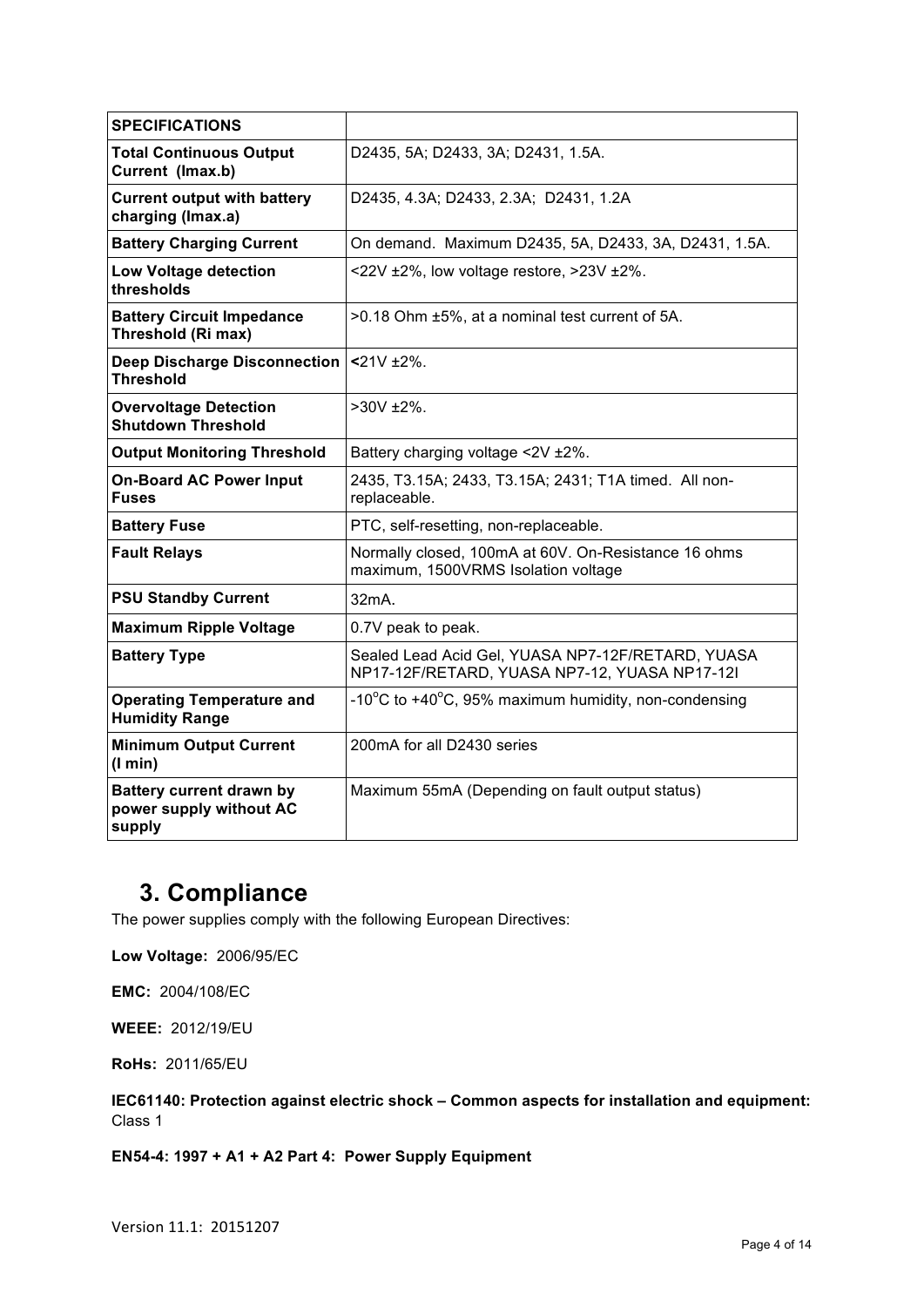# $C \n\epsilon$ <sub>0359</sub>

# **4. Power Supply Physical Dimensions and Features**

#### **4.1 Large Box**

**Overall dimensions including lid are 394.5mm x 379mm x 90mm Side knockout centres are 46.5mm above mounting surface, top and bottom knockouts are 50mm above mounting surface.**

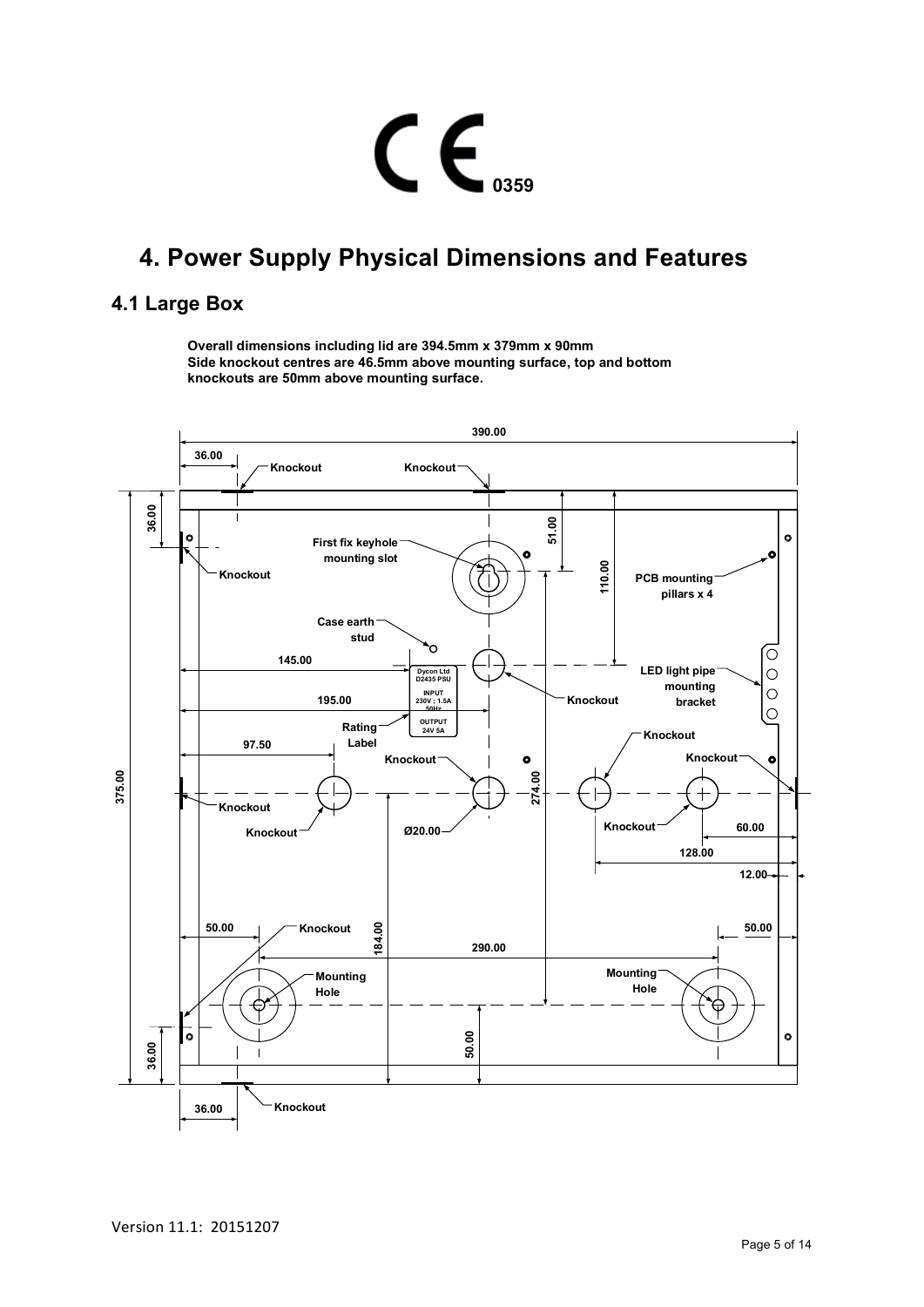#### **4.2 Medium Box**

**Overall dimensions including lid are 329.5mm x 294mm x 85mm Side knockout centres are 44mm above mounting surface, top and bottom knockouts are 45mm above mounting surface.**

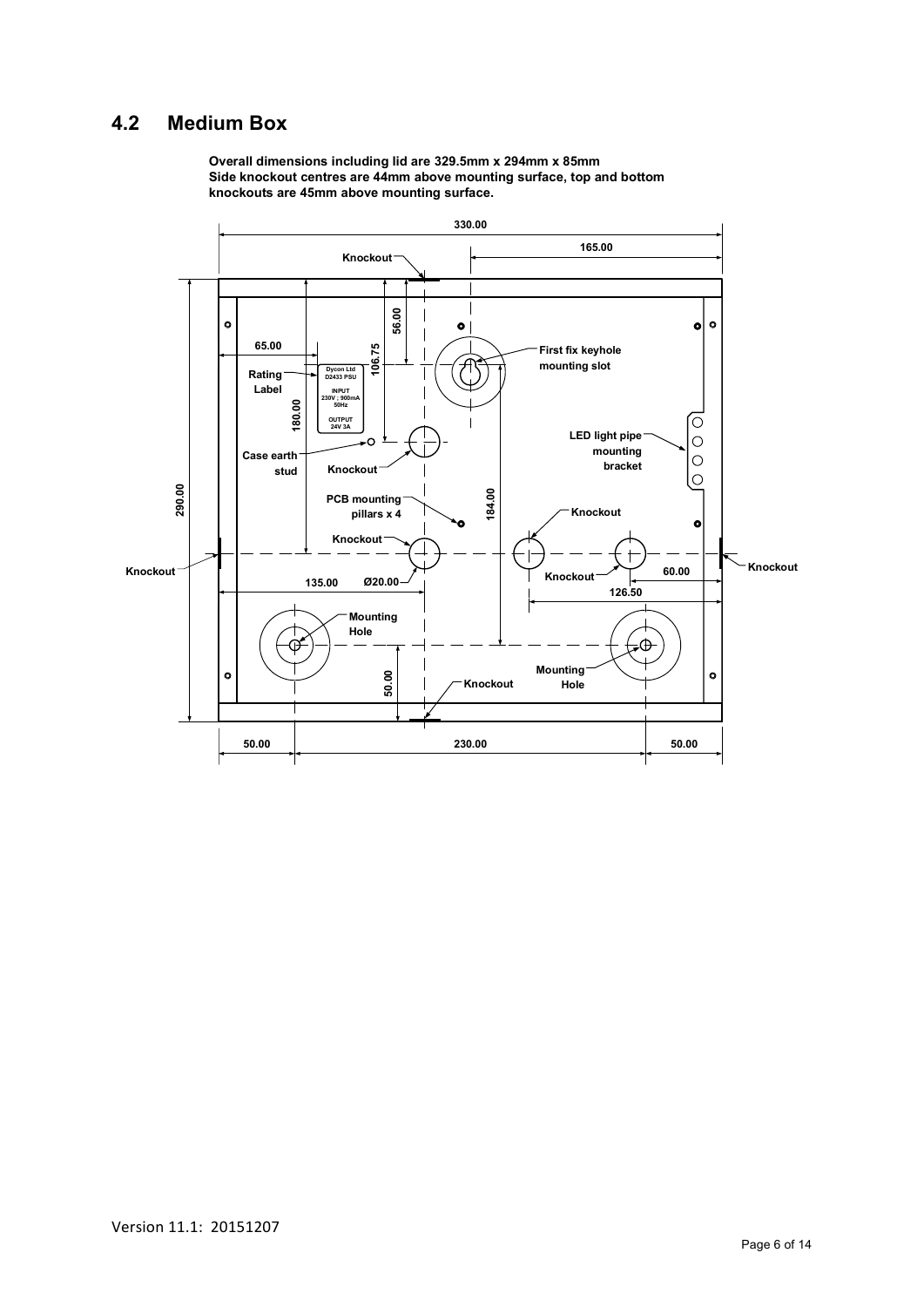#### **4.3 Printed Circuit Board**

All three power supplies have a very similar form, fit and function, the dimensions are identical. The D2435 is shown as an example below. NOTE: Plastic cage is not fitted on the D2435 power supply:



# **5. Installation and Operation**

**Warning:** Isolate the AC power supply before working on the power supply. Only suitably qualified personnel should install these power supplies and wiring should comply with the latest edition of IEE Wiring Regulations (BS 7671) or local national electrical standards.

#### **5.1 Mounting**

The power supplies are designed for indoor use, within the specified operational temperature and humidity limits.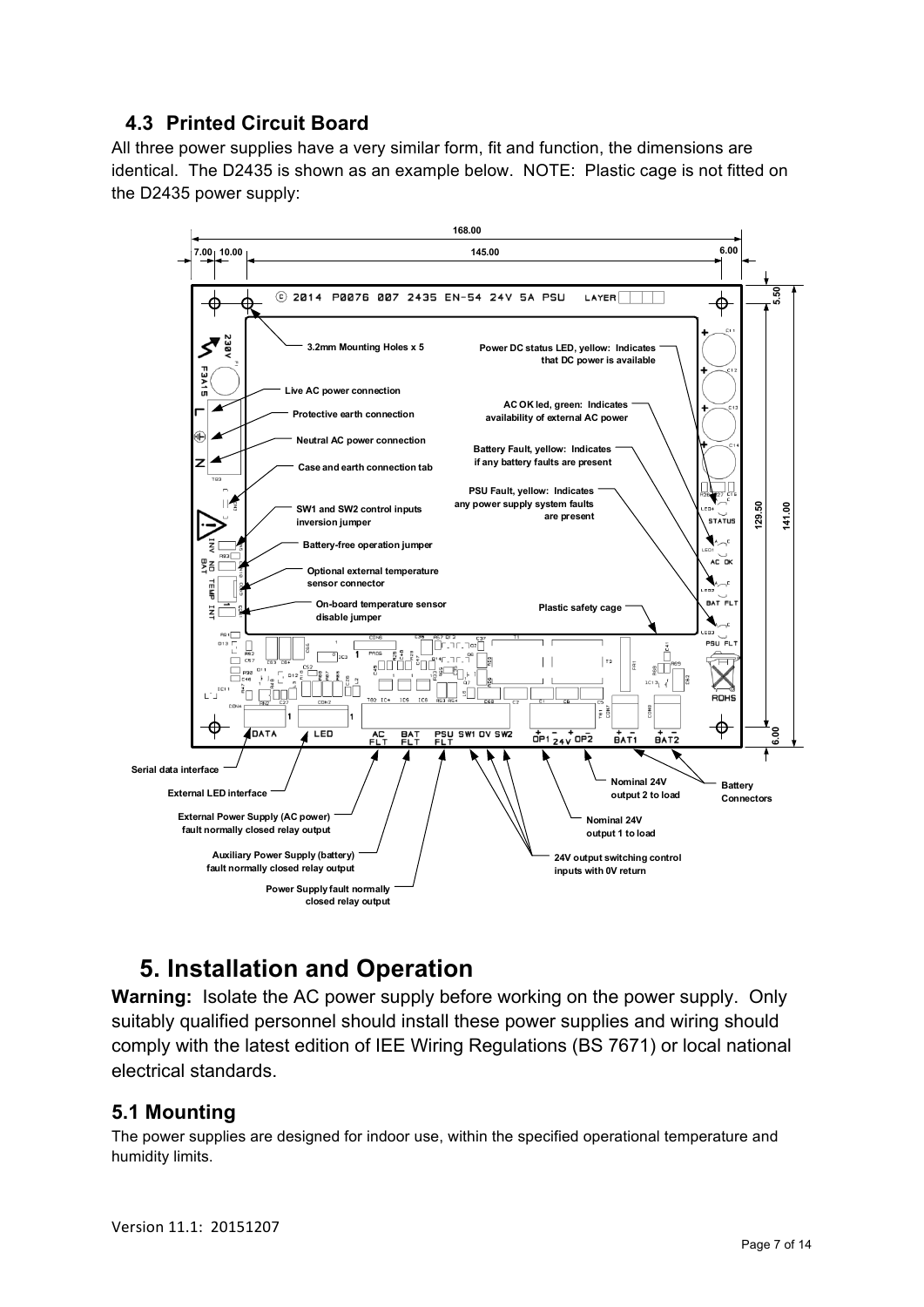The metal enclosures should be mounted on a solid, flat and dry surface using the three mounting points provided. The screws should have a minimum shank diameter of 5mm (No 11 gauge) and use suitable wall plugs where needed.

When a final sighting for the power supply has been decided it is highly recommended that the 20mm knockouts that are going to be used are removed before fitting the box by a sharp tap with a hammer and flat bladed screwdriver at the edge of the knockout. Separate knockout holes should be used for AC power entry and low voltage wiring and the wiring kept apart. The knockout holes are designed to accept cable glands.

The power supplies should not be mounted near sources of heat or moisture and should be accessible for ease of fitting heavy batteries.

The printed circuit assembly will have to be removed from the medium sized enclosure before mounting. This is done by pushing the four light pipes towards the lid until they unclip, removing the earth lead by pulling the earth connector off the tab and unscrewing the four board securing screws. The printed circuit assembly can then be removed before mounting.

The keyhole slot at the top of the enclosure may be used as a first fix to hang the unit where the bottom two holes can be marked off when level and then removed for drilling. Using the enclosure directly as a drilling template should not be done as it risks dust damage.

Care should be taken when refitting the board using the shake proof washers and ensuring they are tight to make good electrical contact with the printed circuit board and the metal base. The light pipes can then be clipped back into place and that they are positioned over the LEDs. The earth cable can then be pushed back on to the connector tab.

#### **5.2 AC Power Connection and Wiring**

AC power with a protective earth for Class 1 equipment is to be used with an isolating switched spur using the recommended fuse ratings or a fuse rating of not greater than 5A. The fused switched spur should be fitted as close to the power supply as practicable to allow isolation when the unit is serviced. AC power cable with conductors of a cross sectional area greater than 0.75mm should be used.

The AC power cables shall be segregated from the low voltage control wiring and outputs to load. 20mm diameter knockouts on the four sides of the box are provided for cable glands including mineral insulated copper-clad cable. Where batteries are fitted, the knockouts at the bottom of the box will not be available.

To comply with EN54 requirements both AC power and low voltage wiring must use cable glands to meet IP30 enclosure protection standards.

#### **5.4 Jumper Links**

**Warning:** The AC power supply and the batteries must be disconnected before the jumper positions can be changed. Failure to do so can cause damage to the PSU, batteries and connected equipment.

The power supply must not be used with the INT jumper in the off position without a D2430 external temperature sensor fitted, as this could result in a battery fire or explosion risk.

The NO BAT link must be in the off position to comply with EN54-4 requirements.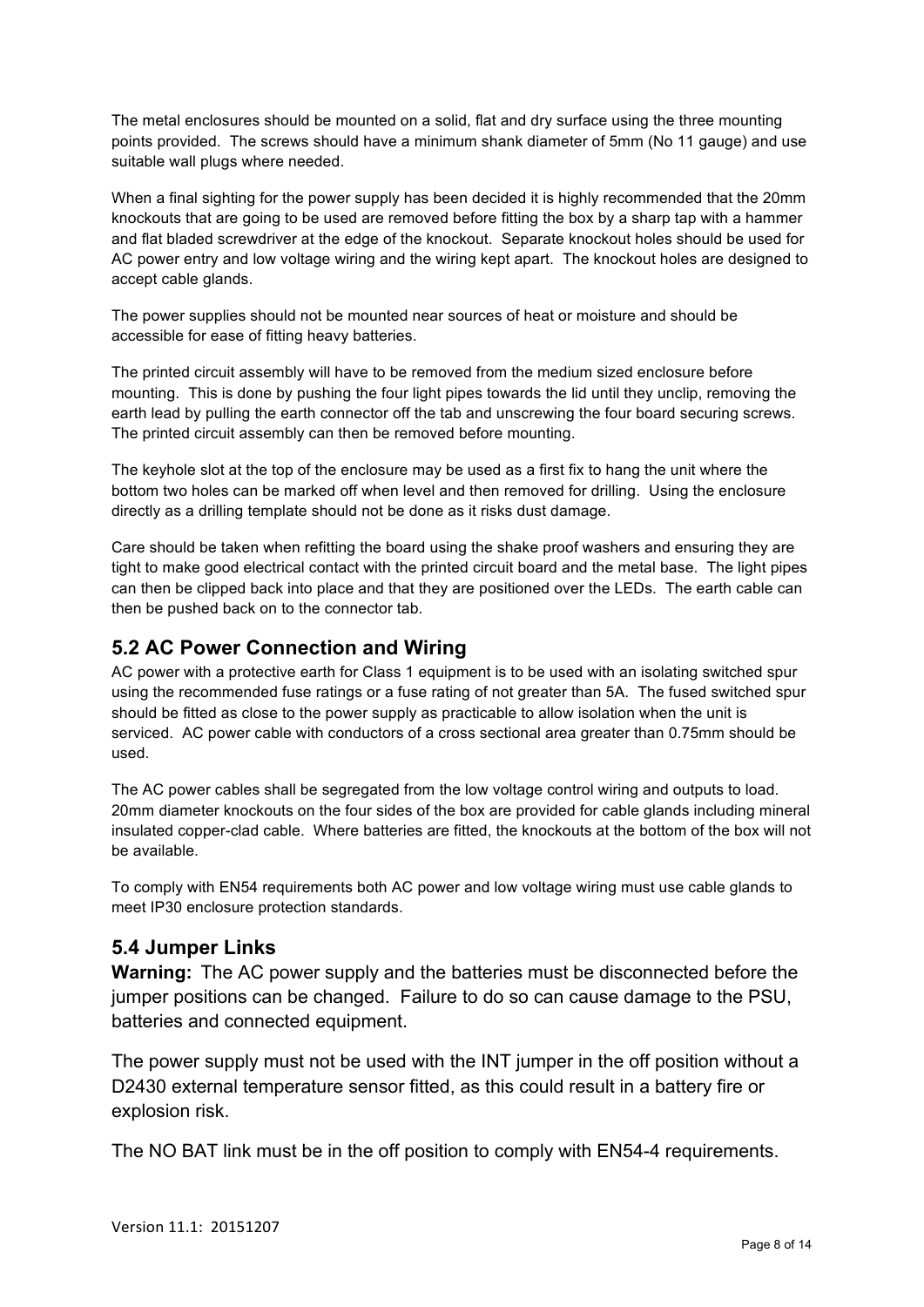Three jumper links are provided for configuring the PSU, the "off" position is when the jumper is "parked" on a single pin and the "on" position is when the jumper is placed across two pins:

| <b>JUMPER</b>                                                     | <b>DEFAULT</b>                               | <b>OPERATION</b>                                                                                                                                                                                                                                                              |
|-------------------------------------------------------------------|----------------------------------------------|-------------------------------------------------------------------------------------------------------------------------------------------------------------------------------------------------------------------------------------------------------------------------------|
| <b>INV</b><br>(Invert inputs)                                     | Off<br>(Not inverted)                        | When left in the off position the outputs associated with the SW1<br>and SW2 inputs will be switched on when they are at a logic<br>high. When in the on position the outputs associated with the<br>SW1 and SW inputs will be switched off when they are at a logic<br>high. |
| $NO$ BAT <sup>1</sup><br>(Battery free<br>operation)              | Off<br>(Battery<br>monitoring<br>enabled)    | With the jumper left in the off position, the PSU will operate as<br>normal with battery standby when AC power is not available. If<br>operation without a battery being fitted is required, then the<br>jumper should be in the on position.                                 |
| INT <sup>2</sup><br>(Internal/external<br>temperature<br>sensing) | ON.<br>(Internal)<br>temperature<br>sensing) | When the jumper is fitted the PSU will use the internal on-board<br>temperature sensor, the link must be put into the off position to<br>use an external temperature sensor.                                                                                                  |

#### **NOTES**

- 1. This jumper can also be used to supress a battery fault condition until a new battery can be fitted. The jumper disables the battery monitoring only and allows the battery to be charged and provide standby power as normal. **NOTE:** disabling the battery monitoring with a battery fitted will cause an EN54-4 non-compliance.
- 2. The power supply must not be used with the jumper in the off position without a D2430 external temperature sensor fitted, as this could result in a battery fire or explosion risk.

#### **5.5 LED Display**

Four board mounted LEDs are used to provide a status and fault display. The DC power status display indication is brought out to the lid via a light pipe and identified with the label as shown. The other yellow indicators are only visible when the lid is removed:



STATUS: The yellow LED indicates that DC power is available.

AC OK: The green LED is lit when AC power is available.

BAT FLT: The yellow LED is lit when any battery related faults are detected.

PSU FLT: The yellow LED is lit when any power supply related faults are detected.

#### **5.6 OP1 and OP2**

Due to high instantaneous current that can flow under fault conditions, the DC output wire is recommended to be 1mm cross sectional area or greater for all D2430 series power supplies.

The outputs are individually protected against short circuits. The outputs can be switched using the SW1 and SW2 output control inputs. The outputs are fully protected against switching transients and are suitable for switching highly inductive loads such as door strikes and magnets.

The combined output current of the two outputs must not exceed the power supply ratings.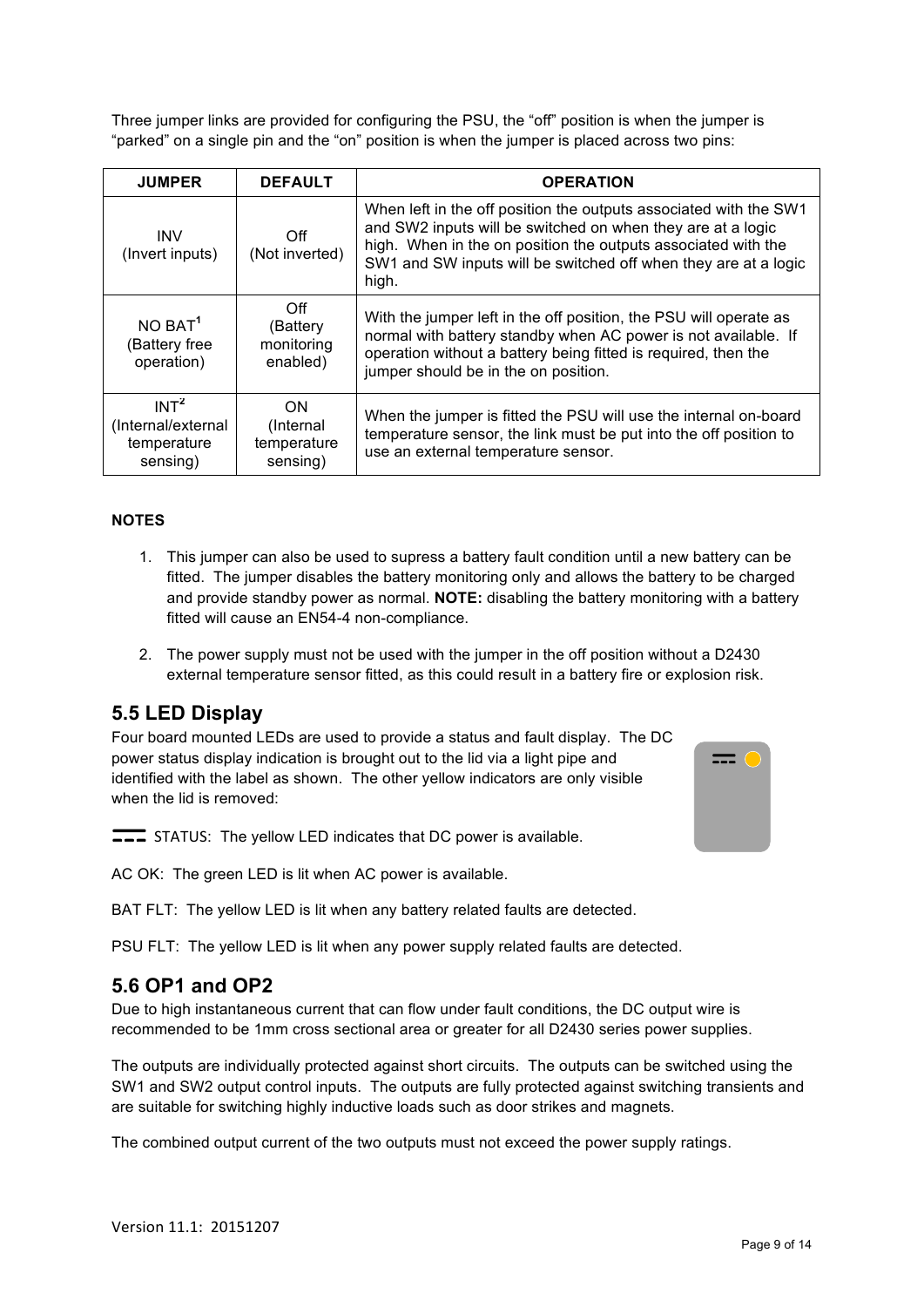#### **5.7 SWI and SW2 Inputs**

These inputs can be used to switch on and off their associated outputs. The polarity of these inputs are selected by the INV jumper, with the jumper in the off position the outputs can be switched off when the input is low and when in the on position (inverted) the output can be switched off with a positive input.

The wiring to these inputs shall not be more than 3 meters in length.

The inputs have a 100K pull-up resistor and are 30V tolerant. They are designed to be easily driven by a 5V logic output, relay contacts or open collector transistors, see drive examples below:



#### **5.8 DATA and LED Interfaces**

These interfaces are used for factory testing and are reserved.

#### **5.9 Fault detection and Outputs**

Three normally closed relay outputs in no-fault conditions are provided for fault signalling and will open when a fault is detected. The PSU is factory fitted with two wire links as shown below. To comply with EN54 requirements the three separate normally closed fault outputs should be connected in series, so should any one of the fault relays opens in a fault condition, a generic fault condition is signalled.



The table below shows the relation between fault and outputs.

| <b>FAULT</b>                                     | <b>OUTPUT</b>       | <b>DISPLAY</b>              | <b>DESCRIPTION</b>                                                                                                                               |
|--------------------------------------------------|---------------------|-----------------------------|--------------------------------------------------------------------------------------------------------------------------------------------------|
| AC power<br>missing                              | AC.<br>Fault        | DC Power<br><b>AC Power</b> | The front panel DC power LED will be on to indicate that<br>DC is available, with or without AC power, The internal AC<br>power LED will be off. |
| OP1 or OP2<br>shorted                            | <b>PSU</b><br>Fault | <b>PSU</b>                  | The outputs will automatically retry to restore power every<br>5 seconds until the short is removed.                                             |
| Over-voltage <sup>1</sup>                        | <b>PSU</b><br>Fault | <b>PSU</b>                  | If the power supply voltage exceeds 30 volts, both outputs<br>will be switched off and a latched fault generated <sup>2</sup> .                  |
| <b>Battery</b><br>connection<br>fault            | <b>BAT</b><br>Fault | <b>Battery</b>              | If any of the battery connectors are disconnected a battery<br>fault will be generated.                                                          |
| Battery high <sup>2</sup><br>resistance<br>fault | <b>BAT</b><br>Fault | <b>Battery</b>              | The battery or battery connections are tested every hour<br>and if the resistance is over 0.18 ohms, a fault is<br>generated <sup>4</sup>        |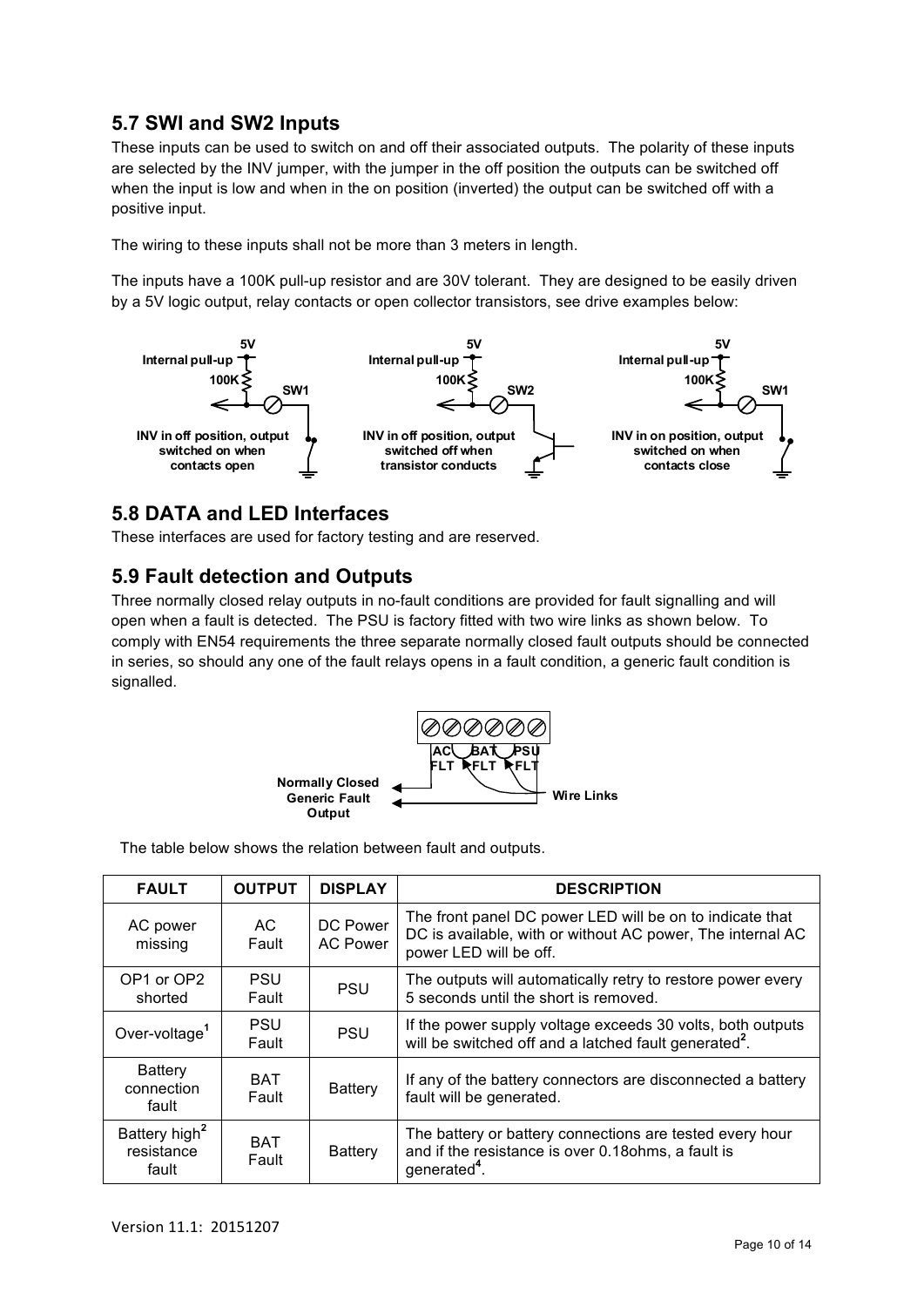| <b>FAULT</b>                | <b>OUTPUT</b>             | <b>DISPLAY</b> | <b>DESCRIPTION</b>                                                                                                                   |
|-----------------------------|---------------------------|----------------|--------------------------------------------------------------------------------------------------------------------------------------|
| <b>PSU low</b><br>voltage   | <b>PSU</b><br>Fault       | <b>PSU</b>     | If the internal PSU power rail voltage is too low to charge<br>the battery, a fault will be generated <sup>5</sup> .                 |
| <b>PSU</b><br>Failure       | <b>PSU</b><br>Fault       | <b>PSU</b>     | Should the switching power supply fail due to overloading,<br>over-temperature or a component failure, a fault will be<br>generated. |
| Charging $3$<br>Failure     | <b>PSU</b><br>Fault       | <b>PSU</b>     | Should the charging circuit fail, then a fault will be<br>generated.                                                                 |
| <b>Battery Low</b><br>Fault | APS <sup>3</sup><br>Fault | Battery        | If any individual battery is left to discharge below 11.5V<br>when the PSU is in standby mode, a fault will be<br>generated.         |

#### **NOTES**

- 1. Over voltage protection is done at two levels, the first being where the internal power low voltage rail (nominal 24V) is monitored and the second is where the off-line, high voltage side of the switched mode power supply is monitored. Should an off-line fault be found then the high voltage switching circuit will be disabled. In both conditions the power supply should be switched off and the batteries removed for 15 minutes to reset the fault.
- 2. The battery and connection resistance is tested every hour, except when first powered up. On power-up the battery is tested after 5 minutes to alert the installer to any potential battery condition fault. The fault threshold is approximately 0.18 Ohm.
- 3. This fault condition is detected by comparing the internal rail voltage to the calculated temperature compensation voltage. If more than 1 volt lower, then a fault will be generated.

#### **5.10 Batteries**

**Warning:** There is a risk of fire and explosion if the wrong batteries or battery connection cables are fitted. Care should be taken with polarity when connecting the batteries. Used batteries should be disposed of in accordance to the WEEE directive.

Two identical batteries of the specified type shall be used, preferably from the same batch and date of manufacture. This is important to maintain a balance of charge between the two batteries. Two cable harnesses are provided for individual connection to the board, where they are connected in series. The remote temperature sensor as supplied is to be fitted between the batteries. The size of the batteries is dependent on the size of the box, the load current and the amount of standby time required. The medium box will house two 7Ah batteries and the large box two 17Ah batteries. The battery cables are to be segregated from the incoming AC power supply wiring.

#### **5.10.1 Battery Temperature Remote Sensor Fitting**

A remote battery sensor is supplied for accurate temperature compensation to comply with EN54-4 requirements. The sensor is plugged into the TEMP 3-way socket and the EXT jumper must be removed to enable the sensor. The sensor is supplied with a 200mm lead so the sensor head can be fixed between the batteries with a self-adhesive fixing plate and ty-wrap as provided. The power supply is not to be used with the EXT Jumper link removed without a remote temperature sensor fitted.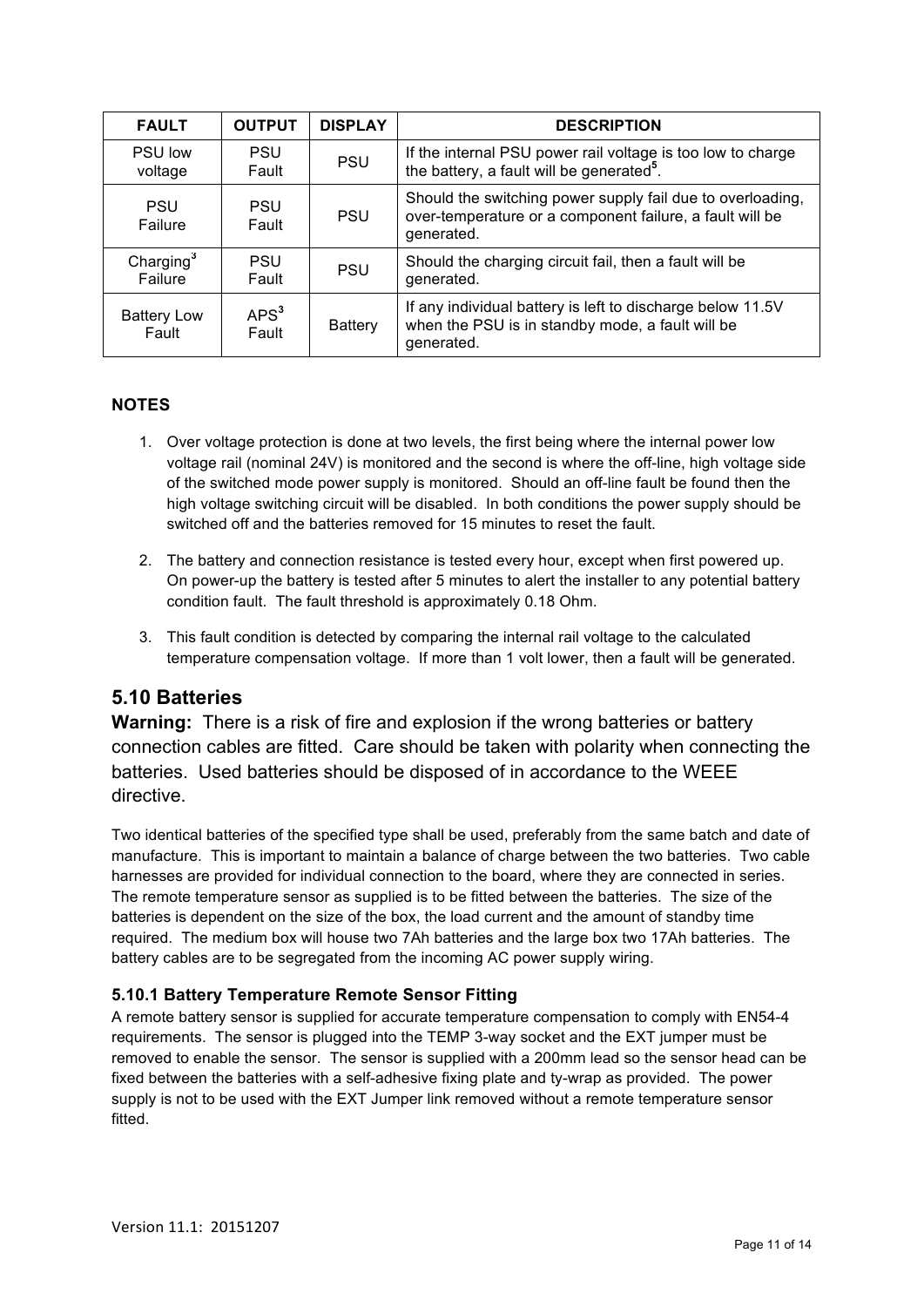#### **5.10.2 Battery Protection**

The batteries are reverse connection protected and the battery charging output is protected from short circuits.

The battery output is overload protected by a resettable fuse, in addition to the electronic output fuses. If this fuse is tripped then the batteries should be disconnected for 5 minutes to allow the fuse to reset.

When in standby mode the battery is switched off when the battery terminal voltage reaches 20V to prevent battery deep discharge damage. This fault is normally reset by restoring the AC power supply.

#### **5.10.3 General Maintenance**

**Warning:** Isolate the AC power supply before removing the power supply lid. Do not touch components or heat sinks as there is risk of electric shock or burn hazard.

The power supply should be regularly inspected by qualified personnel and the following checked:

- 1. No faults are displayed.
- 2. Battery terminals checked for corrosion and the terminals are securely tightened.
- 3. All the connections into the power supply terminal blocks are secure.
- 4. The battery voltages are checked and the voltages are balanced within a volt to each other. The battery manufacturer's specifications should be consulted when making battery voltage measurements.
- 5. Battery replacement is recommended after a 5-year service life.
- 6. Check there are no signs of water or moisture ingress and there is no mechanical damage to the enclosure.
- 7. Check for signs of overheating on the power supply board and battery cases.
- 8. Check the voltage outputs, they should be nominally between 26.5V and 28.5V depending on temperature.
- 9. There are no replaceable input, battery or output fuses. In the event of a fault the power supply board will have to be replaced.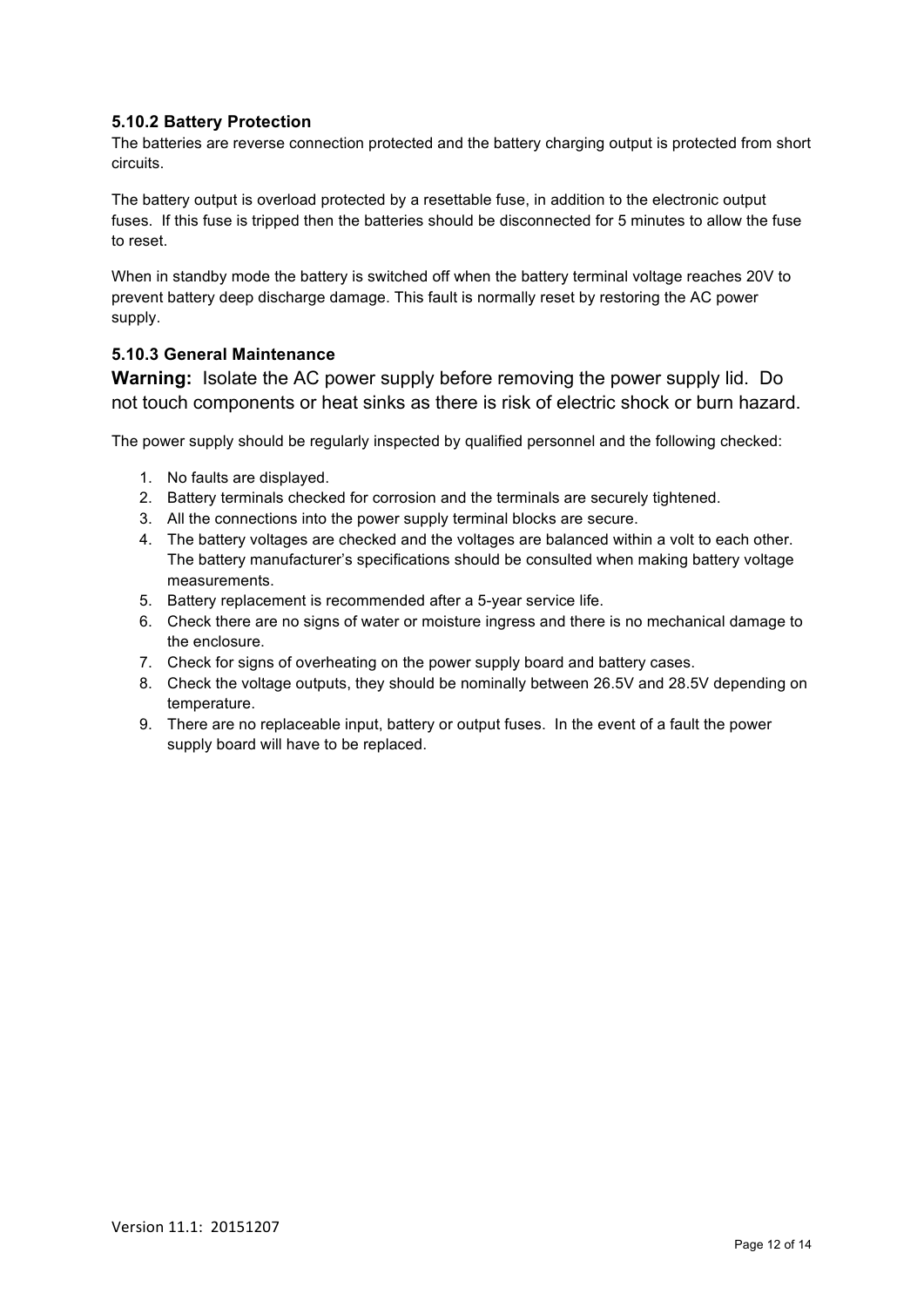# **6. Declared performance**

| CE                                                                                     |                                         |                |  |  |
|----------------------------------------------------------------------------------------|-----------------------------------------|----------------|--|--|
|                                                                                        | 0389                                    |                |  |  |
| Dycon Power Solutions Ltd, Unit A, Cwm Cynon Business Park, Mountain Ash, CF45 4ER, UK |                                         |                |  |  |
|                                                                                        | 14                                      |                |  |  |
|                                                                                        | D2431, D2433, D2435/2014/09/19          |                |  |  |
| <b>Harmonised Technical Specification</b>                                              | EN54-4:1997 +<br>A1:2002<br>$+ A2:2006$ |                |  |  |
| <b>Essential Characteristics</b>                                                       | Performance                             | <b>Clause</b>  |  |  |
| Performance of power supply                                                            |                                         |                |  |  |
| - General requirements                                                                 | Pass                                    | 4              |  |  |
| - Functions                                                                            | Pass                                    | 5              |  |  |
| - Materials, design and manufacture                                                    | Pass                                    | 6              |  |  |
| Operational reliability                                                                |                                         |                |  |  |
| - General requirements                                                                 | Pass                                    | 4              |  |  |
| - Functions                                                                            | Pass                                    | 5              |  |  |
| - Materials, design and manufacture                                                    | Pass                                    | 6              |  |  |
| - Documentation                                                                        | Pass                                    | $\overline{7}$ |  |  |
| - Marking                                                                              | Pass                                    | 8              |  |  |
| Durability of operational reliability<br>(temperature resistance)                      |                                         |                |  |  |
| - Cold (operational)                                                                   | Pass                                    | 9.5            |  |  |
| Durability of operational reliability<br>(vibration resistance)                        |                                         |                |  |  |